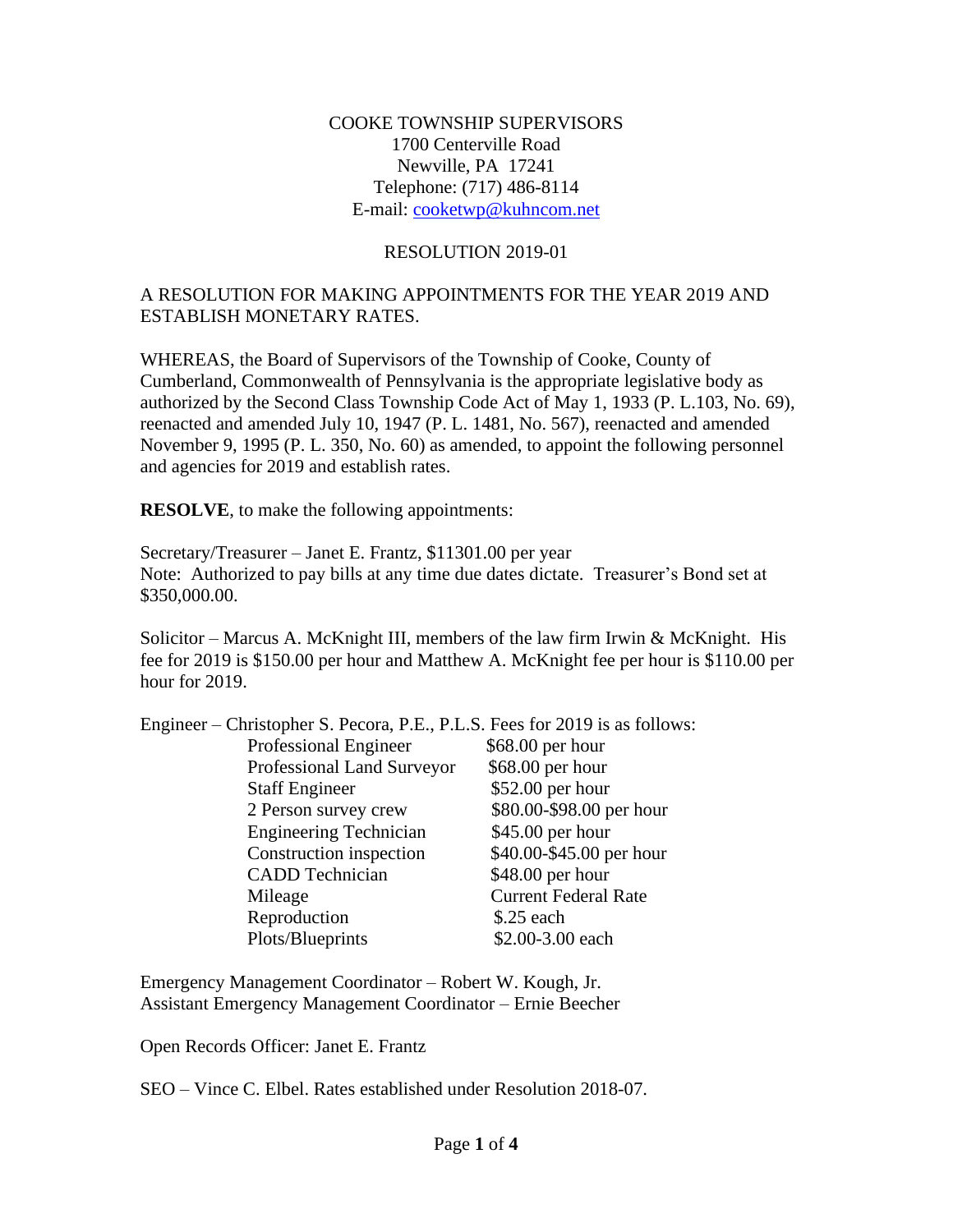Alternate SEO – Jim Maun

Cooke Township Fire Chief – Robert W. Kough, Jr., Township to pay \$20.00 dues to Cumberland County Fire Chief Association.

Fire Protection – Penn Township Volunteer Fire Co., Newville, and Citizens Fire Co. #1, Mt. Holly Springs.

Bank Depository – Orrstown Bank, Stonehedge Plaza, Carlisle, PA 17013

Insurance – PIRMA, H.A. Thomson Co., 961 Pottstown Pike, Chester Springs, PA 19425

Roadmaster – Vacant

Laborer/Equipment Operator – William H. (Bill) Cornman, \$17.23 per hour

Laborer/Equipment Operator – Anthony Newcomer, \$15.86 per hour

Overtime pay for Thanksgiving, Christmas Day and New Year's Day or anytime work hours exceed forty (40) hours in one week, will be at 1½ times hourly rate.

New Hires for General Laborer - \$10.50 minimum (flexible per experience) New Hires for General Laborer-Equipment Operator - \$12.00 per hour minimum (flexible per experience)

## **Building Permit and Township Valuation Permit Resolution 2005-07**:

Twenty (\$20.00) dollars for small projects costing greater than Five Hundred (\$500.00) dollars, but less than One Thousand (\$1000.00) dollars.

Twenty-Five (\$25.00) dollars for projects costing One Thousand (\$1000.00) dollars and five (\$5.00) dollars per One Thousand (\$1000.00) dollars thereafter.

No Cost Valuation Permit for UCC Inspection only, ten (\$10.00) dollars Administration fee.

## **Review of Subdivision and Land Development Plans**

 Residential Plans: \$350.00 Commercial Plans: \$450.00

 Plus, Engineer, Sewage Enforcement Officer, Solicitor review fees, and Cumberland

County Planning Commission review fees and tax parcel number assignment fees.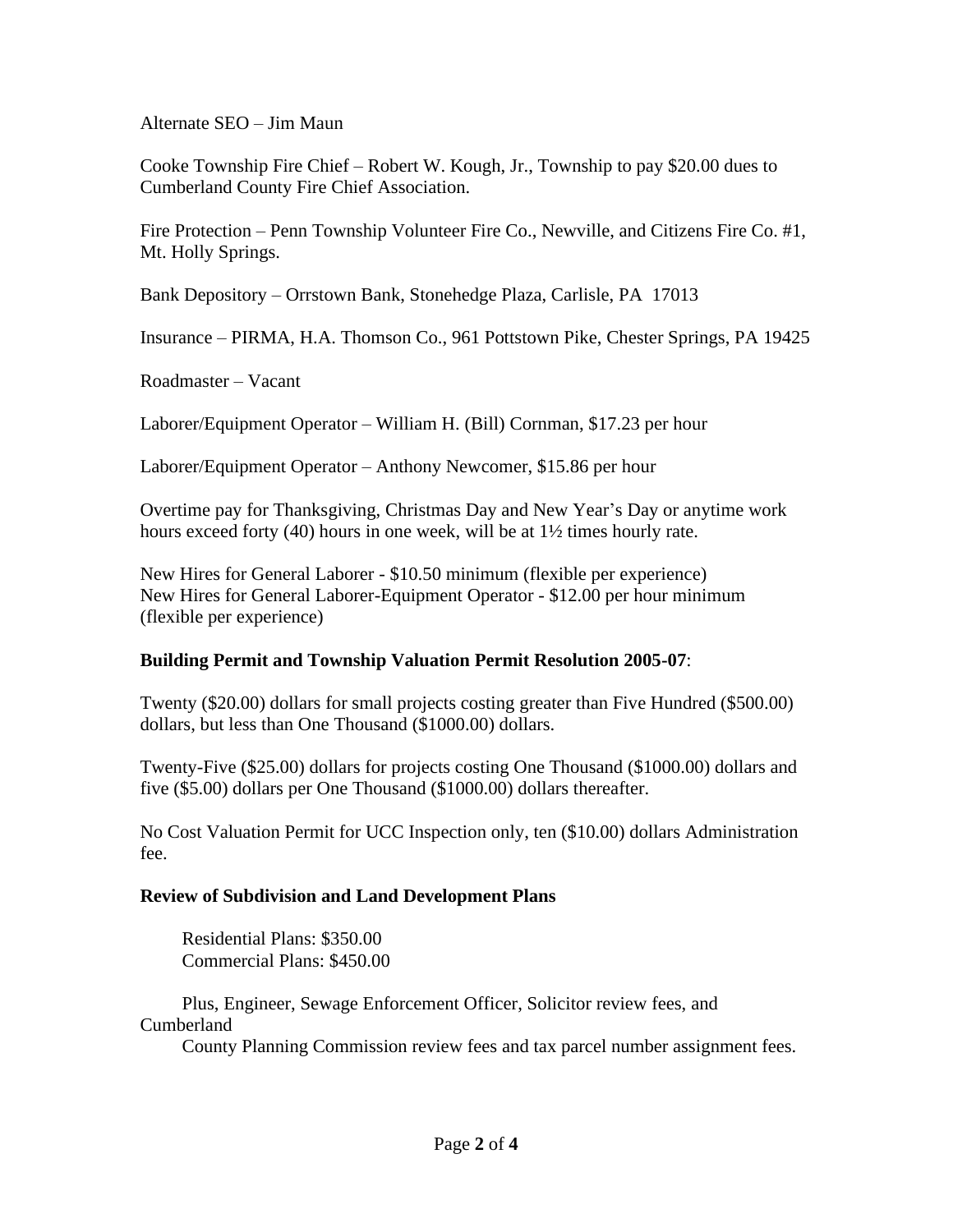## **Tax Collector's Service Fees**

| Tax Certification (per year/per parcel)          | \$10.00 |
|--------------------------------------------------|---------|
| Copy of tax bill (per bill)                      | \$1.00  |
| Non-sufficient Funds Checks Returned (per check) | \$30.00 |

Tax Collector's Commission is eight percent set by Resolution 2013-02. Deputy Tax Collector: Pam Burkholder (appointed per ACT 167) Township will pay one half  $(\frac{1}{2})$  of the Tax Collectors dues and training fees.

Planning Committee Members are: Andre' C. Weltman, Chairman, Robert D Minck, Diane M. Batt and F. Jeffery Schmidt.

Vacancy Board Member is Robert D. Minck.

Supervisors Pay: Batt \$150.00 per month, Strayer \$150.00 per month, and Sangialosi \$150.00 per month.

Note: Working Supervisors: \$17.62 per hour as established on February 24, 2018 by the Township Auditors. Note: Supervisors work in a non-supervisory status at the request of the Roadmaster or in emergencies when the road crew is not available.

\$.58 per mile reimbursement for use of private vehicle on township business for township employees.

**WCCOG Representatives:** Primary: Patricia Sangialosi Secondary: Edward Strayer

#### **Municipal Advisory Board Representatives:** Primary: Edward Strayer Alternate: Andre' C. Weltman

## **County Planning Outreach Representatives:** Edward Strayer

**PSATS Voting Delegate:** Patricia Sangialosi

**Delegates to State PSATS Convention:** Diane M. Batt, Edward H. Strayer, Patricia A. Sangialosi and Janet E. Frantz

**RESOLVE** - The Fireman's Relief Fund to be divided between Penn Township Volunteer Fire Co. and Citizens Fire Co. #1 of Mt. Holly Springs with Penn Township Volunteer Fire Co. receiving 60 percent and Citizens Fire Co. #1, 40 percent.

In December, Yellow Breeches EMS and Newville Community Ambulance (Friendship Fire) will each receive a contribution of \$250.00 with Shippensburg Area EMS receiving